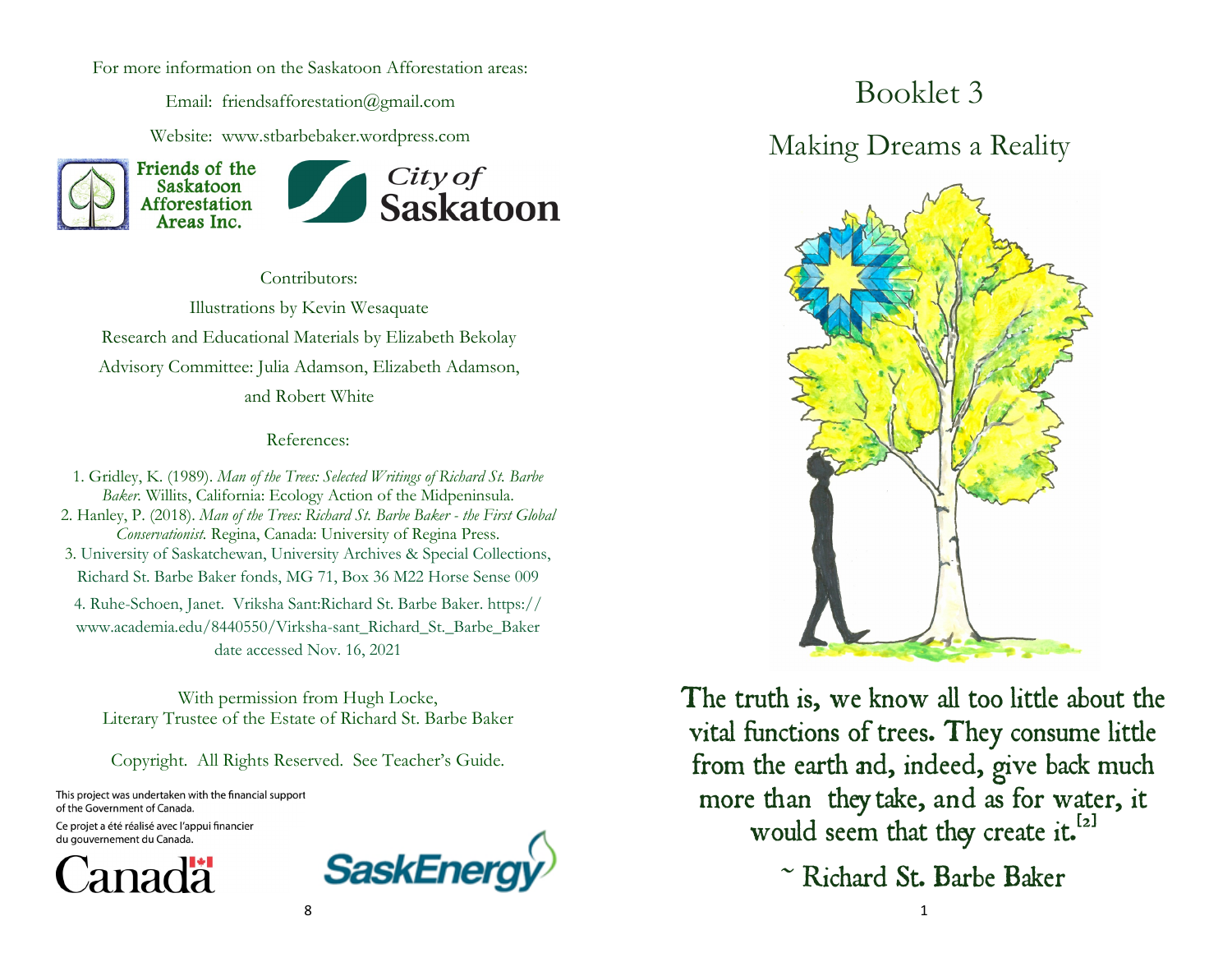# Land Acknowledgement:

The afforestation areas are situated in the West Swale Yorath Island Glacial Spillway, a sacred site in Treaty 6 Territory and Homeland of the Métis. Those who entered into Treaty 6 are the Cree Nêhiyawak (neh-HEE-oh-wuk), Saulteaux *[Nakawē](https://en.wikipedia.org/wiki/Saulteaux)*, and Nakota (Yankton and Yanktonai) people.

May our relationships with the land, standing peoples, forests, and waters teach us to honour and respect the past and invite us to move forward in harmony. May we all come together as friends, to find inspiration and guidance from histories, languages, and cultures which broaden our understanding and community collaboration for the present and future.

### Season: Fall Introduction:

Have you ever heard of the Man of the Trees? He was born on October  $9<sup>th</sup>$ , 1889, in England. He travelled the world, promoting tree planting, good forestry practices and the protection of special forests like the redwoods. His greatest ambition was to reverse the growth of deserts and he worked out a plan to reclaim the world's biggest desert, the Sahara, through tree planting. He under-



stood 100 years ago that trees and forests influenced climate, protected soils and by holding water, prevented flooding. Why is he so important to Saskatchewan? He studied at the University of Saskatchewan, lived near Beaver Creek, spent time in the forest near Prince Albert, and planted his last tree on the U of S campus before passing away at the age of 92. The afforestation area we describe here was planted in 1972 and named in his honour in 1978.

## On-site or Outdoor Activity:

1. Sit near 'your' tree and imagine their roots under the ground, holding on to the water, safe from the cold winter weather that is on it's way. We call this dormancy and it is one way that plants survive the winter.

Draw or write a poem or story about this tree surviving the winter. (If you are writing, try to include any new words you learned from Richard's story– Making Dreams a Reality).

Richard St. Barbe Baker had a mission to develop a 'tree sense' in every citizen, and to encourage all to plant, protect and love their native trees. This is his Message of the Trees.

Be like a tree in pursuit of your cause, Stand firm, grip hard, thrust upward to the sky Bend to the winds of heaven. And learn tranquility.

Take this stance and feel the effect in your body.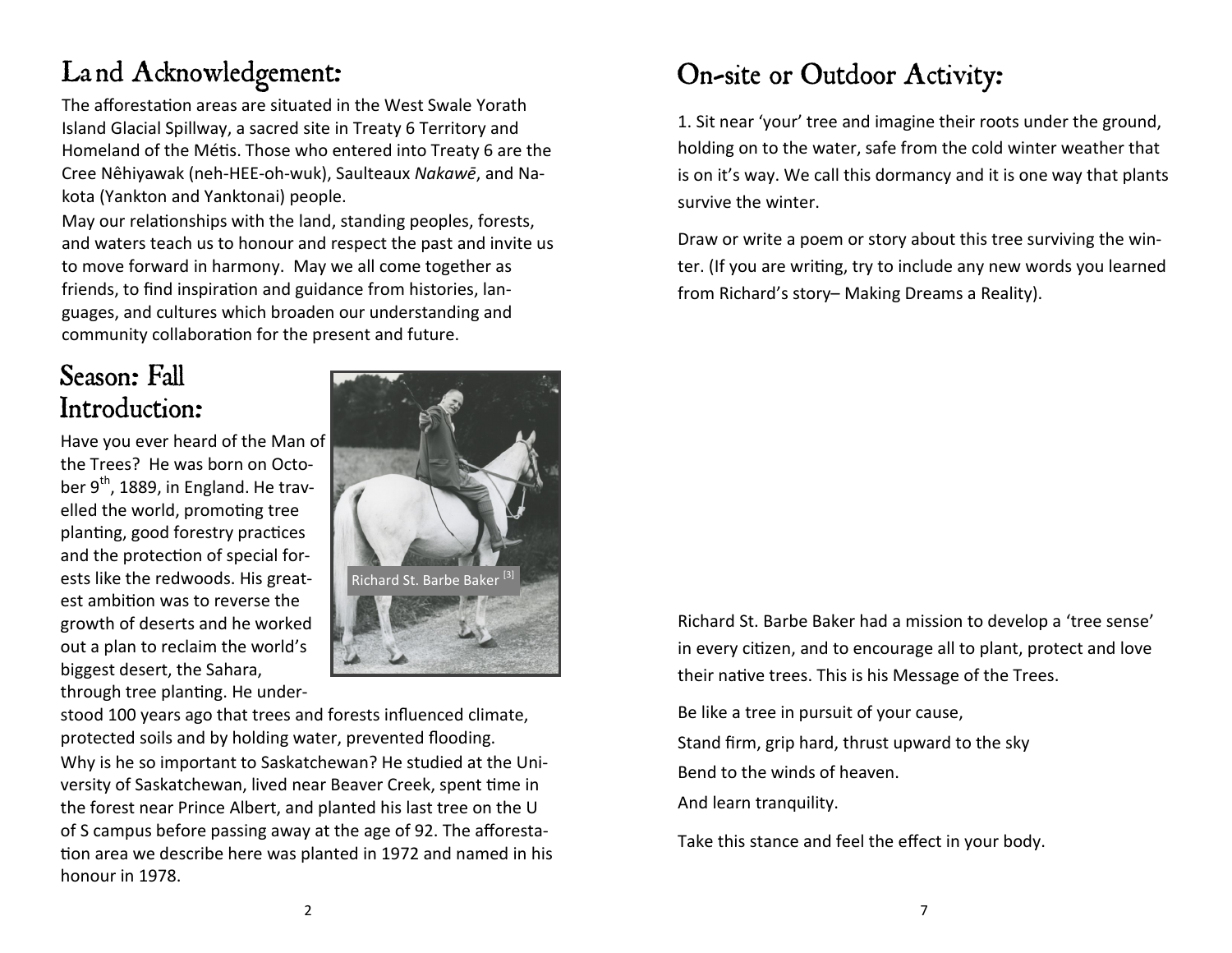### In School Activity:

*"When we try to pick out anything by itself, we find it hitched to everything else in the Universe." ~ John Muir* 

1. Your teacher will write out a list of species that live at the afforestation area. Choose a different plant and animal to learn more about. What are they doing in this season?

#### **Plant:**

English Name:

French Name:

Indigenous Language Name:

Scientific Name:

**Animal:**

English Name:

French Name:

Indigenous Language Name:

Scientific Name:

*(Specify which Indigenous Language—Cree, Lakota, Nakota, Saulteax, Michif)*

2. Describe how your plant has adapted to survive the winter. (Seeds, dormancy, both?)

3. Describe what your animal is doing to prepare for winter. How have they adapted? (Staying active, hibernating, or migrating?)

# Story: Making Dreams a Reality

*Note: Anything written in italics was written by Richard himself and quoted directly from his texts.* 

Do you dream of visiting other places and going on adventures? Richard St. Barbe Baker formed his dream of coming to Canada when he was 10 years old in 1899. It is good that he learned to work really hard because it took a lot of difficult work for his dreams to come true. Luckily, he enjoyed most of it.

At the age of 12 Richard began keeping bees and learning how to process honey. By the age of 16 he had 16 hives producing 240 pounds of honey each season! When he turned 20, he sold his hives to purchase a ticket to Canada. He had maintained his vision, put in the effort to make it happen, and succeeded in fulfilling his plans. He travelled by boat to the East Coast of Canada.

From there he took a train to Saskatoon, Saskatchewan where he registered for classes at the University of Saskatchewan. He was one of the first 100 students to attend.

Richard didn't have very much money and there was little housing available, so he and some friends built a shack on campus that was considered the first student residence of the time. To pay his bills he got a job as a part-time sports writer for the newspaper.

Baker had always loved horses. He began riding and training them at a young age. So as another side job he traded with Indigenous people for horses that he trained and then sold. He was often looking for deals and sometimes found himself in risky circumstances, like when a farmer offered him a horse as a gift if he could catch and ride it.

*I had already broken in wild cayuses and secretly fancied myself as a bronco-buster. In England, before I could walk, I could ride.[2]*

The hard way of training a horse by force "breaking" the horse creating fear. The horse, a prey animal, feels that the rider on its back is a lion or tiger attacking them. Richard liked to build